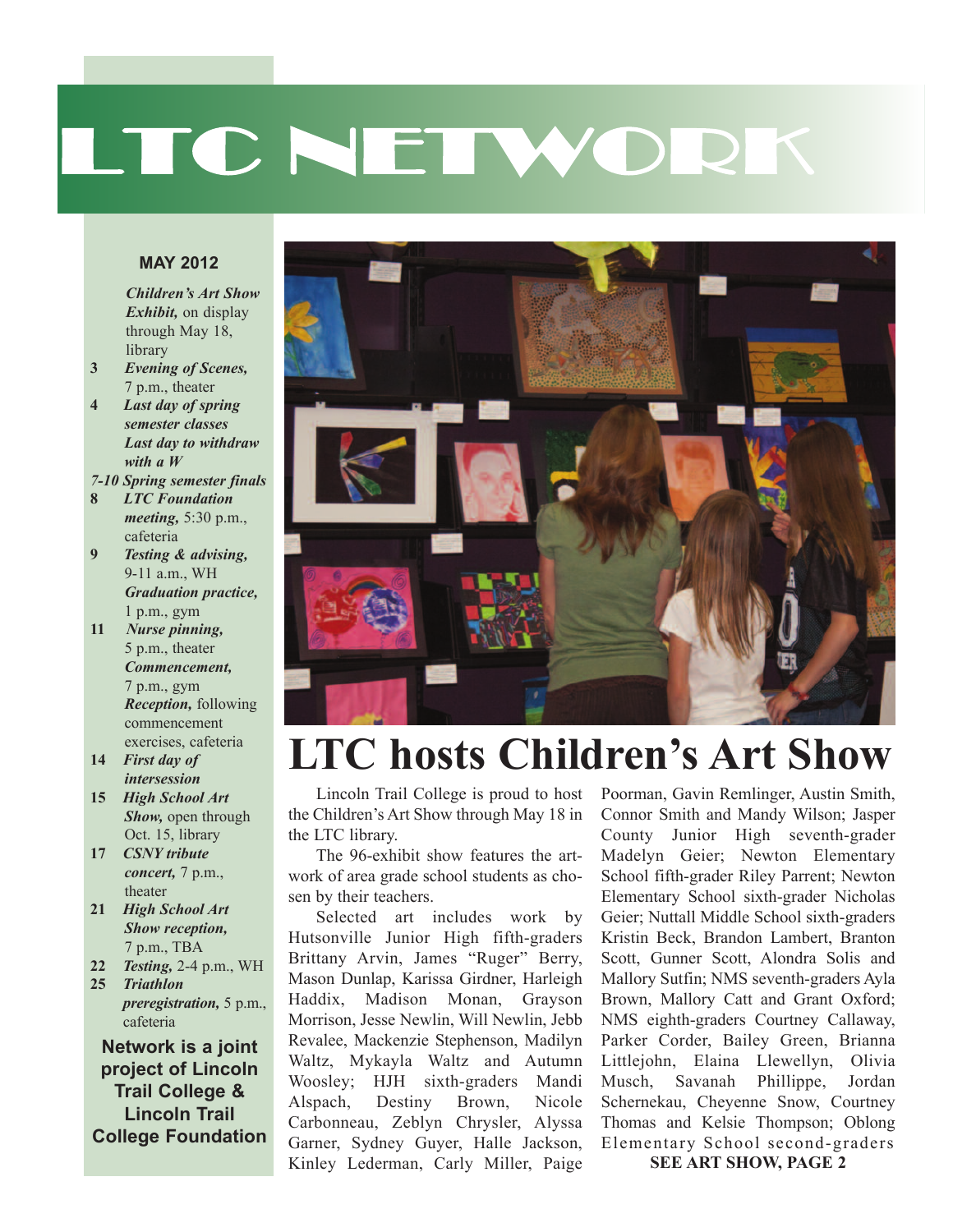## *Art Show*

#### **CONTINUED FROM PAGE 1**

Rosemary Bone, Alexis Davis, Alana Herr, Andrew Higgins, Dalton Jayne, Jonathan Littlejohn, Madisyn McIntosh, Aaron Stuart and Braden Thompson; OES third-graders Emily Bradbury, Elizabeth Dhom, Casandra Veach, Vanessa Wilder and Ariel Wilson; OES fourth-graders Jadon Littlejohn, Mackenzi McIntosh, Alyssa Potts and Timothee Staley; OES fifth-graders Shyanna Chapman, Abbie Dart, Anna Greathouse and Paige Mendenhall; Oblong Junior High School sixth-graders Marshal Braddy, Joey Grundon, Chassey Lingafelter, Jarrett Manhart, Bryanna Potter, Harley Richmond and Summer Weger; OJH seventh-graders Hallie Allen, Madison Allen, Avery Inboden, Meaghan Shook and Kassey Wells; OJH eighth-graders Braiden Inboden, Zander Laino, Duncan McDonald and George Schalaski; Palestine Grade School fourthgraders Kendra Biggs and Lyndee Ramsey; PGS fifth-graders Audrey Gater and Lindsay Ryan; PGS seventh-grader Justin Ellis; and PGS eighth-graders Blake Meadows and Savannah Waller.



**Older students learn to make beautiful jewelry during College for Kids March 17 at LTC.**

### **CFK draws area youth to LTC**

More than 90 children attended Lincoln Trail College's spring College for Kids March 17.

College for Kids is a morning of unique enrichment courses for students in grades kindergarten through six. The classes offer students an opportunity to use their imaginations and socialize with

other students.

Sessions included: Say It, Sign It; Storybook Adventure; World Discoveries; Silly Science; Dr. Seuss Magic; Snakes Alive, Intro to Cookie Decorating; Photography 101; Around the World with Food; WeDrum; More than Meets the Eye; and Jewelry Creations.

- **26** *Triathlon,* 8 a.m., LTC pool
- **28** *College closed for Memorial Day*
- **29** *Testing & advising,* 8-10 a.m., WH *Last day to withdraw from summer intersession with a W*

#### **April brings spring concerts**

The LTC Music Department will host two concerts this spring.

The first concert, at 7 p.m. April 21, will feature the Statesmen Singers, Singing Seniors and Jazz Band.

The Statesmen Singers will showcase great jazz standards from the 20s, 30s and 60s, along with movie themes from the 90s.

The Singing Seniors will entertain with songs of romance.

The LTC Jazz Band will perform arrangements of jazz classics.

Tickets, \$8 for adults and \$4 for students, are available by calling 618- 544-8657, ext. 1433, or at the door.

April 28, the Terre Haute Community Band and LTC Concert Band will perform a free 6 p.m. show.

Conducted by Yvonne Newlin, the group will perform a variety of music, including marches, familiar dance melodies, jazz tunes, a medley of Woodstock music, ragtime, and a piece written for and dedicated to the THCB and its conductor.